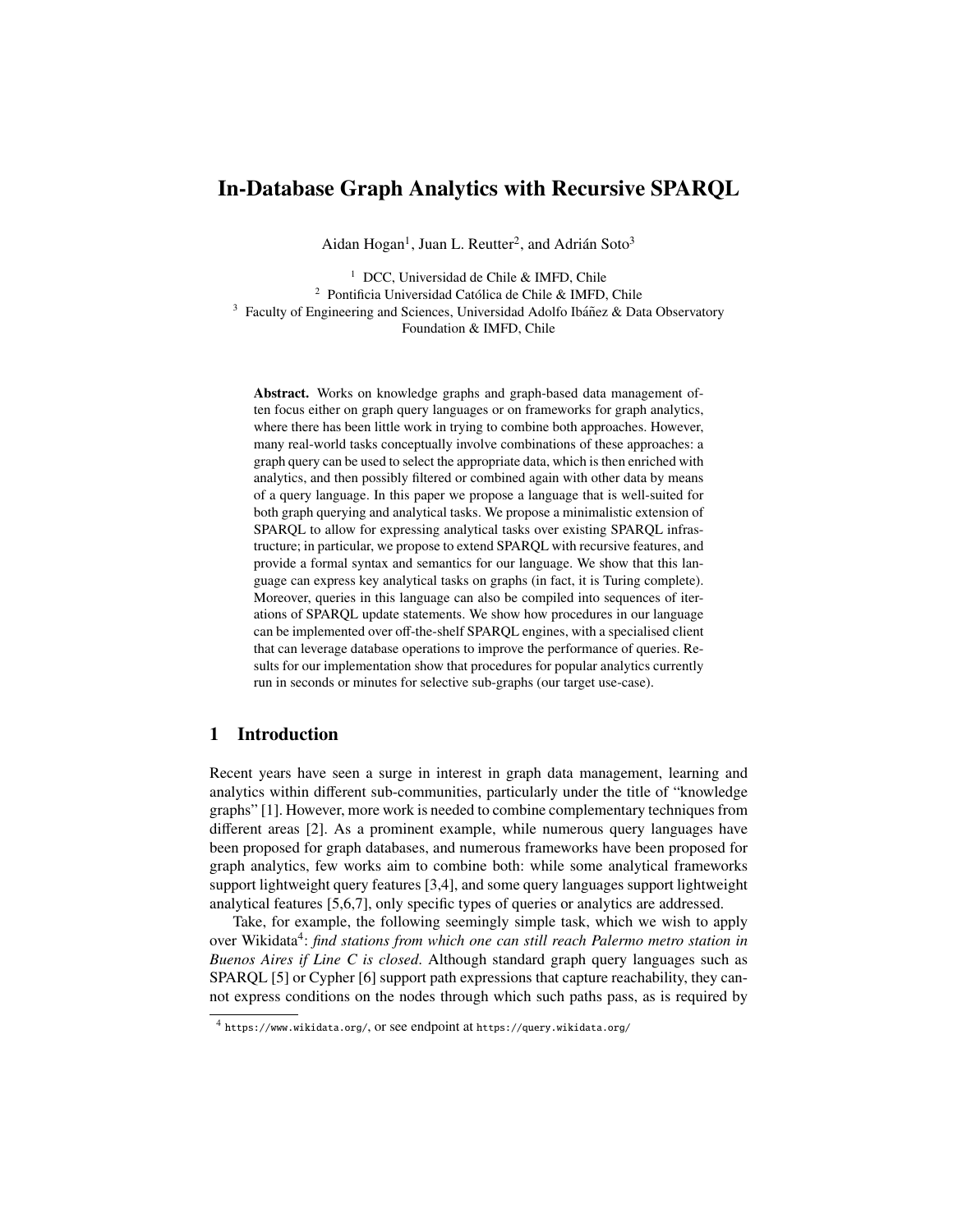this task (i.e., that they are not on Line C). Consider a more complex example that again, in principle, can be answered over Wikidata: *find the top author of scientific articles about the Zika virus according to their p-index within the topic*. The *p*-index of authors is calculated by computing the PageRank of papers in the citation network, and then summing the scores of the papers for each respective author [\[8\]](#page-15-7). One way this could currently be achieved is to: (1) perform a SPARQL query to extract the citation graph of articles about the Zika virus; (2) load the graph or connect the database with an external tool to compute PageRank scores; (3) perform another query to extract the (bipartite) authorship graph for the articles; (4) load or connect again the authorship graph into the external tool to join authors with papers, aggregate the *p*-index score per author, sort by score, and output the top result. Here the user must ship data back and forth between different tools or languages to solve the task. Another strategy might be to load the Wikidata dump directly into a graph-analytics framework and address all tasks within it; in this case, we lose the convenience of a query language and database optimisations for extracting (only) the relevant data.

In this paper, we instead propose a general, (mostly) declarative language that supports *graph queralytics*: tasks that combine querying and analytics on graphs, allowing to interleave both arbitrarily. We coin the term "*queralytics*" to highlight that these tasks raise new challenges and are not well-supported by existing languages and tools that focus only on querying or analytics. Rather than extending a graph query language with support for specific, built-in analytics, we rather propose to extend a graph query language to be able to express any form of (computable) analytical task of interest to the user. Specifically, we explore the addition of recursive features to the SPARQL query language, proposing a concrete syntax and semantics for our language, showing examples of how it can combine querying and analytics for graphs. We call our language the *SPARQL Protocol and RDF Query* & *Analytics Language* (*SPARQAL*). We study the expressive power of SPARQAL with similar proposals found in the literature [\[9](#page-15-8)[,10](#page-15-9)[,11](#page-15-10)[,12\]](#page-15-11). We then discuss the implementation of our language on top of a SPARQL query engine, introducing different evaluation strategies for our procedures. We present experiments to compare our proposed strategies on real-world datasets, for which we devise a set of benchmark queralytics over Wikidata. Our results provide insights into the scale and performance with which an existing SPARQL engine can perform standard graph analytics, showing that for queralytics wherein a selective sub-graph is extracted for analysis, interactive performance is feasible; on the other hand, the current implementation struggles for larger-scale graphs, opening avenues for future research.

<span id="page-1-0"></span>*Example 1.* Suppose that there is a concert close to Palermo metro station in Buenos Aires; however, Line C of the metro is closed due to a strike. As mentioned in the introduction, we would like to know from which metro stations we can still reach Palermo. The data to answer this query are available on Wikidata [\[13\]](#page-15-12). We can express this request in our SPARQL-based language, as shown in Figure [1.](#page-2-0) Two adjacent stations are given by the property wdt:P197 and the metro line by wdt:P81; the entities wd:Q3296629 and wd:Q1157050 refer to Palermo metro station and Line C, respectively. From lines 1 to 5, we first define a *solution variable* called reachable whose value is the result of computing all stations directly adjacent to Palermo that are not on Line C. From lines 6 to 17 we have a loop that executes two instructions: the first, start-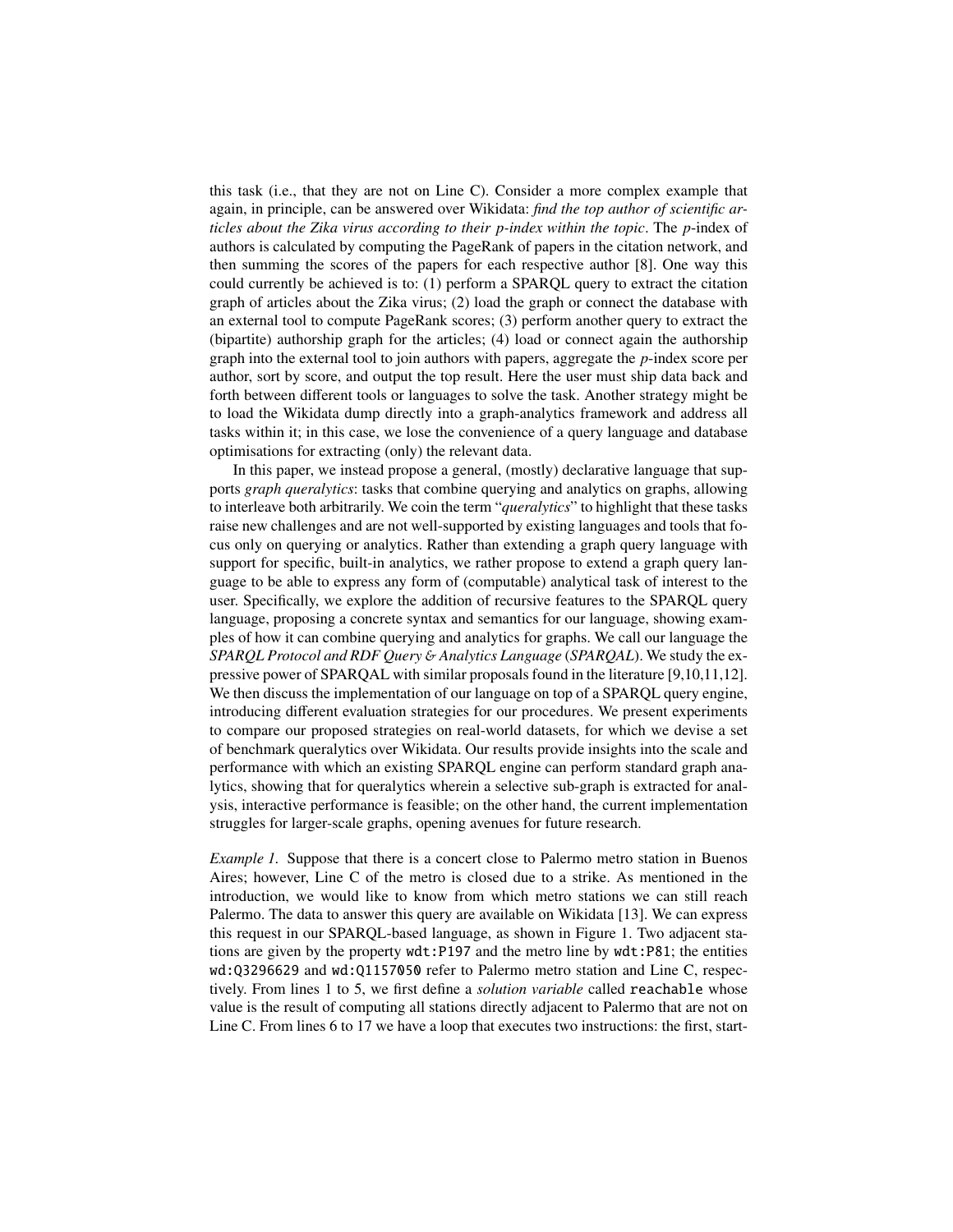```
1 LET reachable = ( # stations directly adjacent to Palermo not on Line C<br>2 SELECT ?s WHERE {
       SELECT ?s WHERE {
3 wd:Q3296629 wdt:P197 ?s . MINUS { ?s wdt:P81 wd:Q1157050 }
\begin{matrix} 4 & 3 \\ 5 & 3 \end{matrix}\rightarrow:
6 DO (
7 LET adjacent = ( # stations adjacent to stations in variable reachable
8 SELECT (?adj AS ?s) WHERE {
9 ?s wdt:P197 ?adj . MINUS { ?adj wdt:P81 wd:Q1157050 } QVALUES(reachable)
10 }
\frac{11}{12} );
12 LET reachable = ( \# add stations in variable adjacent to variable reachable<br>13 SEIECT DISTINCT 25 WHERE 5
13 SELECT DISTINCT ?s WHERE {<br>14 ( OVALUES (adjacent) } UNI
            14 { QVALUES(adjacent) } UNION { QVALUES(reachable) }
15 }
\frac{16}{17} );<br>\frac{16}{17} ) UN
     ) UNTIL(FIXPOINT(reachable) );
18 RETURN(reachable);
```
<span id="page-2-0"></span>Fig. 1. Procedure to find metro stations from which Palermo can be reached

ing at line 7, computes all stations directly adjacent to the current reachable stations not on Line C; here the QVALUES(reachable) clause is used to invoke all solutions stored in variable reachable. The second, starting at line 12, adds the new adjacent stations to the list of known reachable stations with a union. The loop is finished when the set of solutions assigned to the variable reachable does not change from one iteration to another (a fixpoint is thus reached). Finally, on line 18, we return reachable stations.  $\Box$ 

# <span id="page-2-1"></span>2 Related Work

We now discuss frameworks for applying graph analytics, proposals for combining graph querying and graph analytics, and recursive extensions of graph query languages.

*Frameworks for Graph Analytics.* Various frameworks have been proposed for performing graph analytics at large-scale, including GraphStep [\[14\]](#page-15-13), Pregel [\[15\]](#page-15-14), HipG [\[16\]](#page-15-15), PowerGraph [\[17\]](#page-15-16), GraphX [\[3\]](#page-15-2), Giraph [\[18\]](#page-16-0), Signal/Collect [\[19\]](#page-16-1), etc. These frameworks operate on a computational model – sometimes called the systolic model [\[20\]](#page-16-2), Gather/Apply/Scatter (GAS) model [\[17\]](#page-15-16), graph-parallel framework [\[3\]](#page-15-2), etc. – whereby each node in a graph recursively computes its state based on data available in its neighbourhood. However, implementing queries on such frameworks, selecting custom subgraphs to be analysed, etc., is not straightforward. Datalog variants also offer an interesting framework for graph analytics, especially when Datalog is extended with arithmetic features, as in, e.g., [\[21](#page-16-3)[,12,](#page-15-11)[22,](#page-16-4)[23,](#page-16-5)[24\]](#page-16-6). As we discuss in Section [4,](#page-9-0) SPARQAL can be seen as bridging existing RDF databases and SPARQL services with such frameworks. *Graph Queries and Analytics.* Our work aims to combine graph queries and analytics for RDF/SPARQL. Along these lines, Trinity.RDF [\[25\]](#page-16-7) stores RDF in a native graph format where nodes store inward and outward adjacency lists, allowing to traverse from a node to its neighbours without the need for index lookup; the system is then implemented in a distributed in-memory index, with query processing and optimisation components provided for basic graph patterns. Although the authors discuss how Trinity.RDF's storage scheme can also be useful for graph algorithms based on random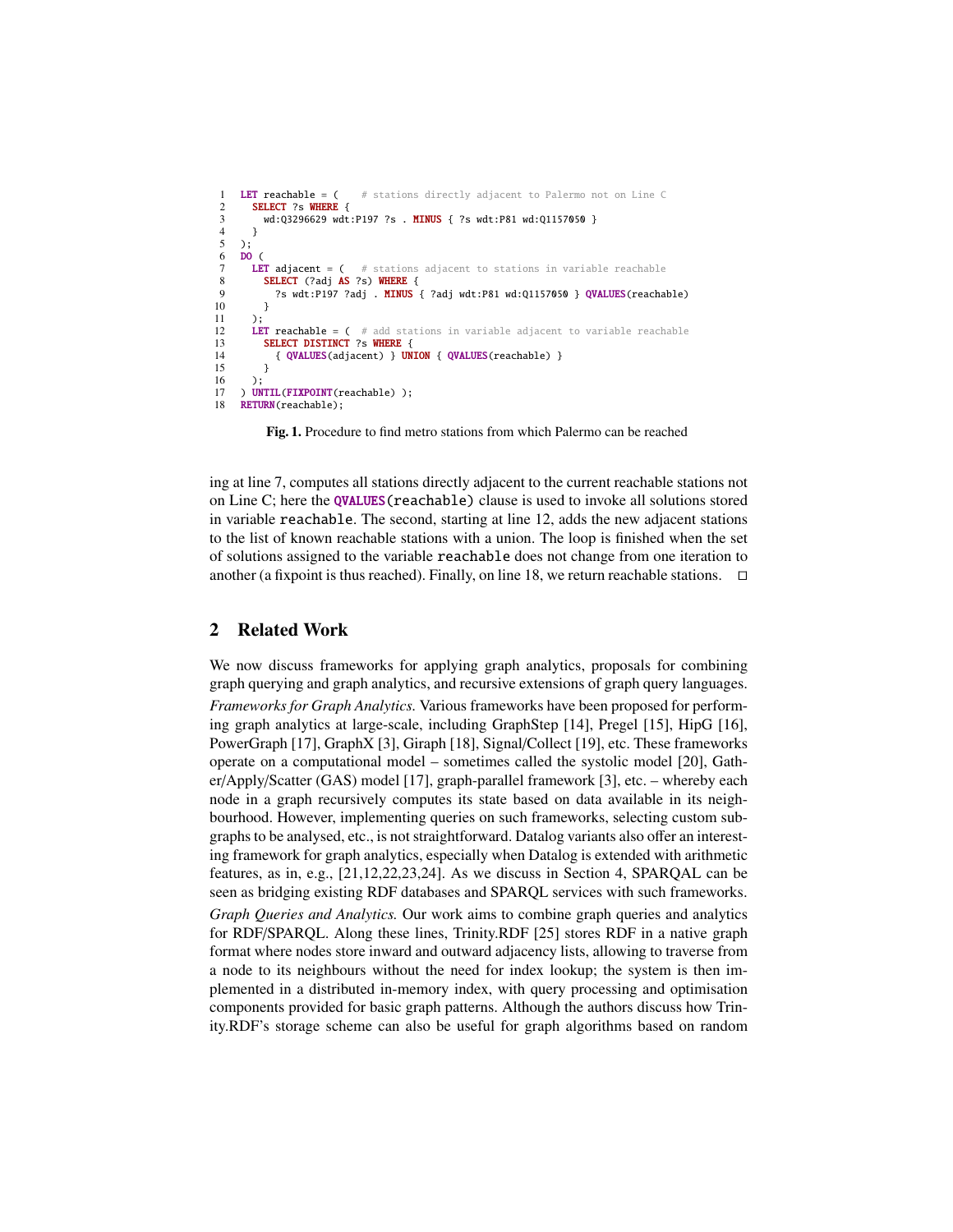walks, reachability, etc., experiments focus on SPARQL query evaluation from standard benchmarks [\[25\]](#page-16-7). Later work used the same infrastructure in a system called Trinity [\[26\]](#page-16-8) to implement and perform experiments with respect to PageRank and Breadth-First Search, this time rather focusing on graph analytics without performing queries. Though such an infrastructure could be adapted to apply graph queralytics, the authors do not discuss the combination of queries and analytics, nor do they propose languages.

Most modern graph query languages offer some built-in analytical features. SPARQL 1.1 [\[5\]](#page-15-4) introduced *property paths* [\[27\]](#page-16-9) that allow for finding pairs of nodes connected by some path matching a regular expression, and some extensions allow for invoking specific extra analytical features [\[7\]](#page-15-6). The Cypher query language [\[6\]](#page-15-5) (used by Neo4j [\[28\]](#page-16-10)) also allows for querying on paths with limited regular expressions; however, it also supports shortest paths, returning paths, etc. The G-CORE query language [\[29\]](#page-16-11) also supports features relating to paths, allowing to store and label paths, find weighted shortest paths, and more besides. In general, however, graph query languages tend to only support analytics relating to path finding and reachability [\[30\]](#page-16-12).

Gremlin [\[4\]](#page-15-3) is an imperative scripting language that can express analytical tasks through graph traversals. Per the Trinity.RDF system [\[25\]](#page-16-7), graph traversals, when combined with variables, can be used to express and evaluate, for example, basic graph patterns [\[29\]](#page-16-11). Gremlin [\[4\]](#page-15-3) also supports some standard query operators, such as union, projection, negation, path expressions, and so forth, along with recursion, which allows to capture general analytical tasks; in fact, the Gremlin language is Turing complete [\[4\]](#page-15-3). However, Gremlin is specifically designed to work under a property graph data model, and more importantly is missing practical RDF-specific features of SPARQL such as datatype ordering, built-in functions (e.g., langMatches, isIRI, year), named graphs, federation, etc. Thus, using Gremlin in the context of RDF databases would require porting these features between both systems, which is precisely what we want to avoid.

*Recursive Graph Queries.* Most graph query languages support recursively matching path expressions; however, per Example [1,](#page-1-0) more powerful forms of recursion are needed in order to support a more general class of analytics.<sup>[5](#page-3-0)</sup> Later we will compare the expressive power of our proposal to recursive graph query languages, such as those proposed by Reutter et al. [\[9\]](#page-15-8) for SPARQL, and by Urzua and Gutierrez [\[11\]](#page-15-10) for G-CORE. We also highlight the LDScript language as proposed by Corby et al. [\[10\]](#page-15-9), which also relates to our proposal, supporting the definition of functions using SPARQL expressions; local variables that can store individual values, lists or the results of queries; and iteration over lists of values using loops, as well as recursive function calls. We remark that LDScript does not include support for arbitrary do–until iteration, where applying a fixed number of iterations is insufficient for a broad range of analytical tasks.

*Novelty.* Unlike graph analytics frameworks, we propose a language for combining queries and analytics on graphs. Unlike Gremlin and Datalog variants, we propose a language designed to extend SPARQL, thus benefiting from its built-in support for RDF. The closest proposals to ours are those that extend graph query languages with recursive features [\[9,](#page-15-8)[10,](#page-15-9)[11\]](#page-15-10). In comparison with the proposal of Reutter et al. [\[9\]](#page-15-8) and Urzua and Gutierrez [\[11\]](#page-15-10), we allow recursion over SELECT queries, which adds flexibility by not

<span id="page-3-0"></span><sup>&</sup>lt;sup>5</sup> Though more complex forms of "navigational patterns" have been proposed in the literature, they are mostly limited to path-finding and reachability [\[30\]](#page-16-12).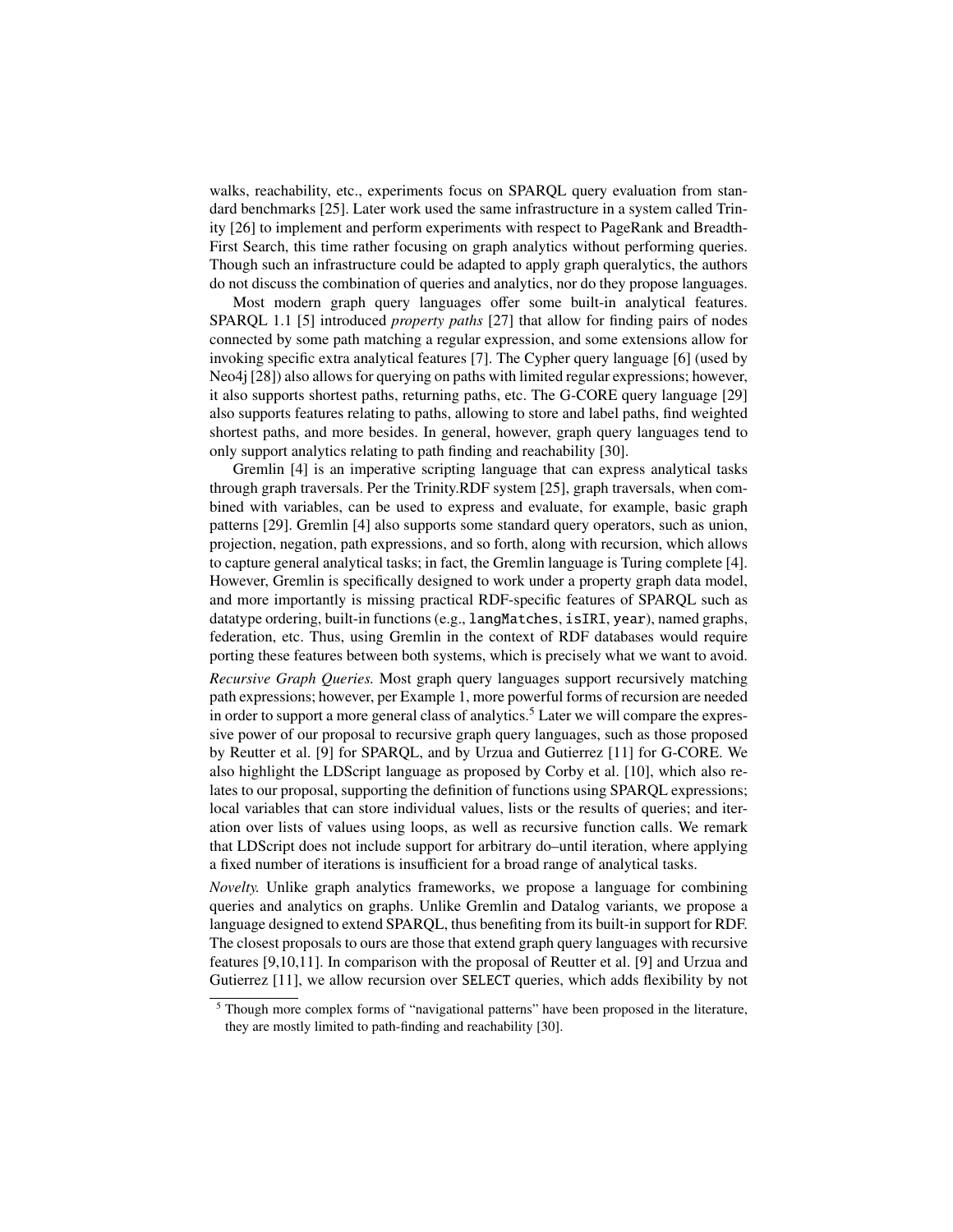requiring to maintain intermediate results as (RDF) graphs: for example, allowing us to maintain multiple intermediate relations of arbitrary arity (without requiring some form of reification); we further allow for terminating a loop based on a boolean condition (an ASK query), which can more easily express termination conditions in cases where an analytics task is infinitary and/or requires approximation (e.g., PageRank). Unlike LD-Script [\[10\]](#page-15-9), our focus is on supporting graph analytics, adding features, such as fixpoint and do–until loops, that are essential for many forms of graph analytics.

# 3 Language

Recursion stands out in the literature as a key feature for supporting graph analytics. Our proposal – called SPARQAL – extends SPARQL (1.1) with recursion by allowing to iteratively evaluate queries (optionally) joined with solution sequences of prior queries until some condition is met. In order to support this form of iteration, we need two key operators. First, we extend SPARQL with *solution variables* to which the results of a SELECT query can be assigned, and which can then be used within other queries to join solutions. Second, we extend SPARQL with *do–until loops* to support iteratively repeating a sequence of SPARQL queries until some termination condition is met; this condition may satisfy a fixed number of iterations, a boolean ASK query, or a fixpoint on a solution variable (terminating when the set of solutions do not change).

We refer back to Example [1,](#page-1-0) which illustrates how our language can be used to address a relatively simple queralytic task. We now present the syntax of our language, and thereafter proceed to define the formal semantics. We finish the section with a second, more involved example for computing the *p*-index of authors in an area.

Preliminaries: To formally define our language and give our examples we assume familiarity with SPARQL and basic notions of graph analytics algorithms. We use the standard syntax and semantics of SPARQL in terms of mappings [\[5\]](#page-15-4). We recall the notion of a *solution sequence*, which is the result of a SPARQL query evaluated on a graph (or dataset), listing zero-or-more solutions for which the query matches the data. We assume use of the full SPAROL 1.1 query language as defined by the standard [\[5\]](#page-15-4).

# 3.1 Syntax

SPARQAL aims to be a minimalistic extension of the SPARQL language that allows to express queralytic tasks. Specifically, a task is defined as a *procedure*, which is a sequence of *statements*. A statement can be an *assignment*, *loop* or *return* statement.

Assignment: Assigns the solution sequence of a query to a solution variable. The syntax of an assignment statement is LET var =  $(Q)$ ; where var is a variable name and Q is a SPARQL SELECT query that may use constructs of the form QVALUES(var).

Loop: Executes a sequence of statements until a termination condition holds. The syntax of a loop statement is DO (S) UNTIL (condition); where S is a sequence of statements and condition is one of the following three forms of termination condition: (1) **TIMES** t, where t is an integer greater than  $0$ ; (2) **FIXPOINT** (var), where var is a solution variable; (3) AQ, an ASK query that may use QVALUES.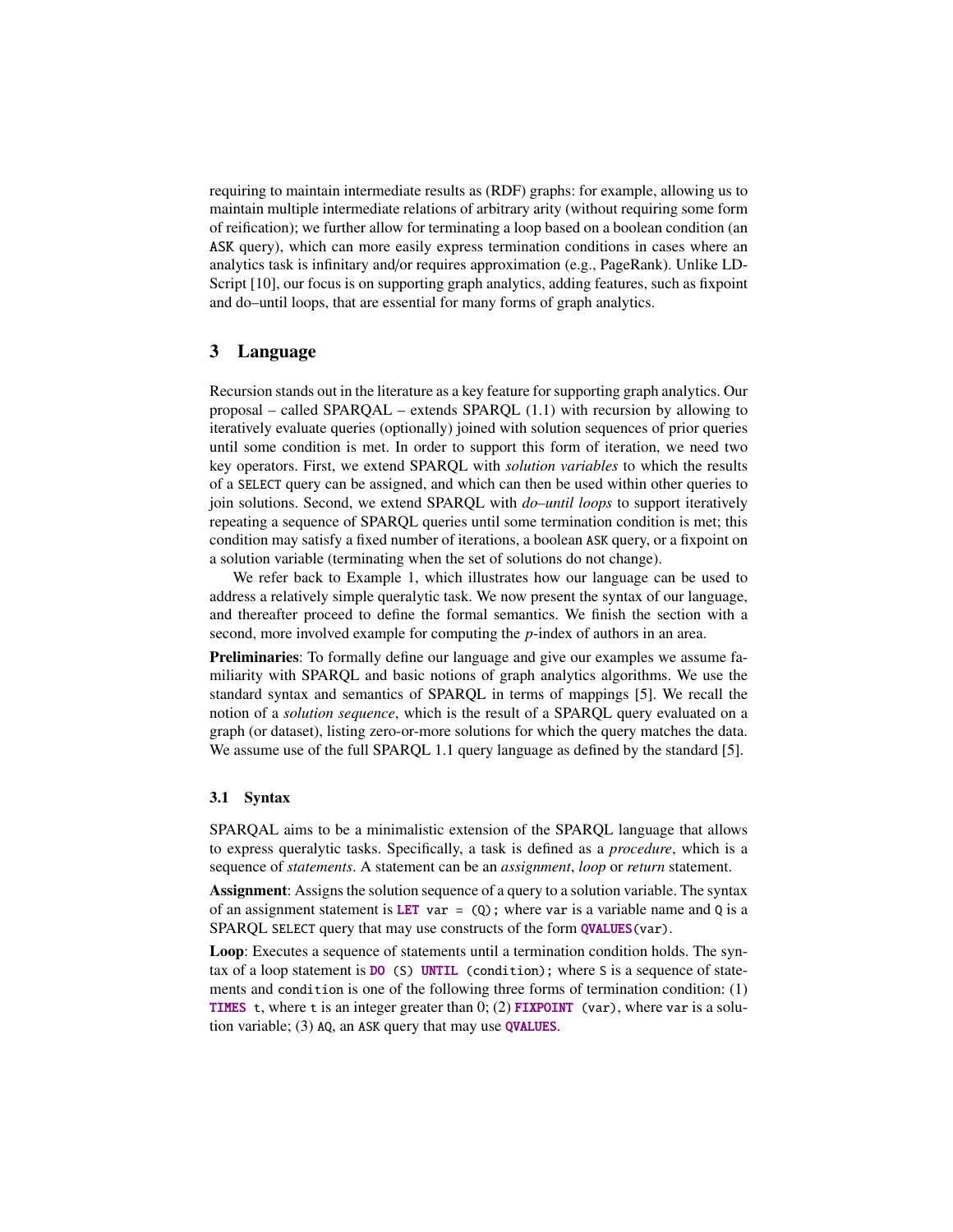Return: Specifies the solution sequence to be returned by the procedure. The syntax of a return statement is RETURN (var); where var is a solution variable.

Finally, a SPARQAL *procedure* is a sequence of statements satisfying the following two conditions: (1) the last statement, and only the last statement, is a return statement; (2) all solution variables used in QVALUES, FIXPOINT and RETURN have been assigned by LET in a previous statement (or a nested statement thereof).

*Example 2.* Figure [1](#page-2-0) illustrated a SPARQAL procedure with three statements: an assignment statement (lines 1–5); a loop statement with a fixpoint termination condition and two nested assignments (lines  $6-17$ ); and a final return statement (line 18).  $\Box$ 

#### 3.2 Semantics

We now give the semantics of statements that form procedures in SPARQAL. More formally, let  $P = s_1; \ldots; s_n$  be a sequence of statements, and let var 1, ..., var k be all variables mentioned in any statement in  $P$  (including in nested statements). For a tuple val<sub>0</sub> =  $(r_1, \ldots, r_k)$  of initial assignments of (possibly empty) solution sequences to variables var  $1, \ldots$ , var k, we will construct a sequence val<sub>0</sub>, ..., val<sub>n</sub> of *k*-tuples, where each val<sub>*i*</sub> represents the value of all variables after executing statement  $s_i$ .

The construction is done inductively. Assume that val<sub>*i*−1</sub> =  $(r_1, \ldots, r_k)$ . The value of val<sub>*i*</sub> depends on whether  $s_i$  is an assignment, loop or return statement.

First, if  $s_i$  is the assignment statement LET var<sub>-1</sub> = (Q);, then tuple val<sub>*i*</sub> is constructed as follows. Define SPARQL query  $O[(var_1, \ldots, var_k) \mapsto (r_1, \ldots, r_k)]$  as the result of substituting each subquery  $\{QVALUES(var_j)\}$  in  $Q$  for the solution sequence  $r_j^6$  $r_j^6$ , and let  $r^*$  be the result of evaluating this extended query over the database. Then, substituting *r<sub>j</sub>* for *r*<sup>\*</sup> in the tuple val<sub>*i*</sub>−1, we define val<sub>*i*</sub> = (*r*<sub>1</sub>, . . . , *r*<sub>*j*−1</sub>, *r*<sup>\*</sup>, *r*<sub>*j*+1</sub>, *r*<sub>*k*</sub>). Next if *s*, is the loop statement DQ (S). INTIL (condition) : the tuple val.

Next, if  $s_i$  is the loop statement **DO** (S) **UNTIL** (condition); the tuple val<sub>*i*</sub> is constructed as follows. Assume that *S* is the sequence  $s'_1, \ldots, s'_\ell$  and notice that (by definition) *S* must use a subset of the *k* solution variables in *P*. Repeat the following steps nition) *S* must use a subset of the  $k$  solution variables in  $P$ . Repeat the following steps until the terminating condition is met:

- 1. Initialise val<sup>'</sup><sub>0</sub> :– val<sub>*i*-1</sub>.
- 2. Compute the tuple val<sub>l</sub> that represents the result of executing statements  $s'_1, \ldots, s'_l$ .<br>3. If yall does not satisfy the condition, set yall in yall and repeat step 2 above
- 3. If val<sub> $\ell$ </sub> does not satisfy the condition, set val<sub>0</sub> :- val<sub> $\ell$ </sub> and repeat step 2 above.
- 4. Otherwise finish, and set val<sub>*i*</sub> :  $-\text{val}_{\ell}$ .

To define when a tuple val<sub> $\ell$ </sub> over  $k$  variables satisfies a condition, we have three cases:

- $-$  If the condition is **TIMES** t, then the condition is met once the loop above has repeated *t* times.
- $-$  If the condition is **FIXPOINT** (var j), then the condition is met when the *j*-th component of val<sub> $\ell$ </sub> contains the same set of solutions as the *j*-th component of val $\ell$ <sub>0</sub>.
- If the condition is AQ, then the condition is met when the ASK query  $AQ[(\text{var}_1, \ldots, \text{var}_k) \mapsto \text{val}'_{\ell}]$  evaluates to true.

<span id="page-5-0"></span> $6$  A syntactic way of doing this is to use a **VALUES** command in SPARQL.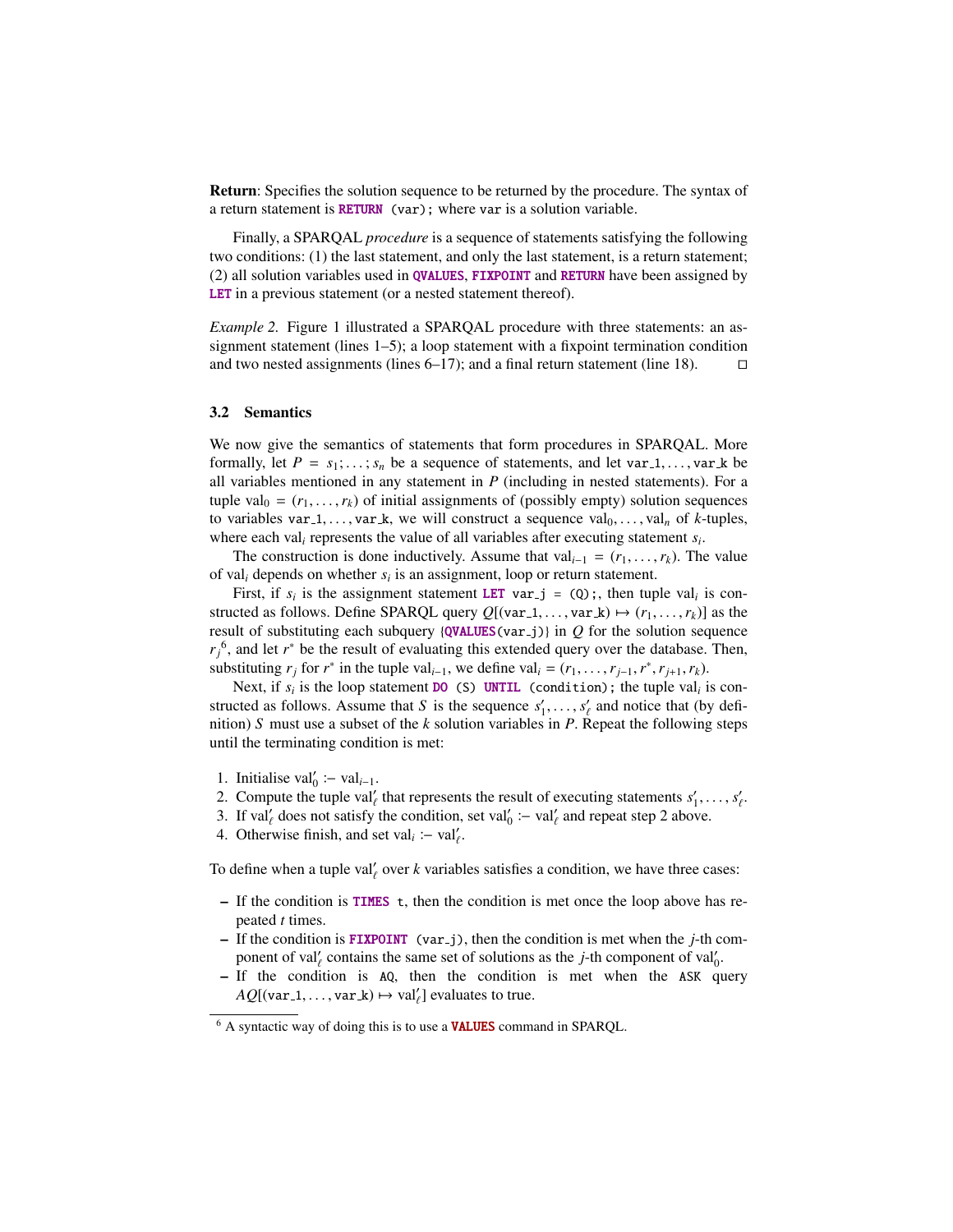```
1 LET zika = ( # directed graph of citations between Zika articles<br>2 SELECT 2node 2cite WHERE {
        SELECT ?node ?cite WHERE {
 3 ?node wdt:P31 wd:Q13442814 ; wdt:P921 wd:Q202864 ; wdt:P2860 ?cite .
 4 ?cite wdt:P31 wd:Q13442814 ; wdt:P921 wd:Q202864 .
        5 }
 6 );
 7 LET nodes = ( # all nodes of Zika graph
 8 SELECT DISTINCT ?node WHERE {
 9 { QVALUES(zika) } UNION { SELECT (?cite AS ?node) WHERE { QVALUES(zika) } }
10 }
11 );<br>12 LET n = 012 LET n = ( # number of nodes in Zika graph<br>13 SELECT (COUNT(*) AS 2n) WHERE 4 OVALUES(nodes) 3
13 SELECT (COUNT(*) AS ?n) WHERE { QVALUES(nodes) }<br>14 ):
14 );<br>15 LET degree = (
                                        # out-degree (>1) of nodes in Zika graph
16 SELECT ?node (COUNT(?cite) AS ?degree) WHERE { QVALUES(zika) } GROUP BY ?node 17 ):
      \cdot18 LET rank = ( # initial rank<br>19 SELECT 2node (1.07n) AS 2rank) WHERE \{SELECT ?node (1.0/?n AS ?rank) WHERE { QVALUES(nodes) . QVALUES(n) }
\begin{matrix} 20 & 3 \\ 21 & 20 \end{matrix};
21 DO (<br>
22 LET rank_edge = (<br>
# spread rank to neighbours via e
22 LET rank_edge = ( # spread rank to neighbours via edges<br>23 SELECT (?cite AS ?node) (SUM(?rank*0.85/?degree) AS ?rankEd
23 SELECT (?cite AS ?node) (SUM(?rank*0.85/?degree) AS ?rankEdge) WHERE {<br>24 0VALUES(degree) 0VALUES(rank) 0VALUES(zika)
24 QVALUES(degree) . QVALUES(rank) . QVALUES(zika)<br>25 GROUP BY ?cite
           25 } GROUP BY ?cite
26 );<br>27 LET unshared = (
27 LET unshared = ( # compute total rank not shared via edges<br>28 SELECT (1-SUM(?rankEdge) AS ?unshared) WHERE { OVALUES(rank edges
28 SELECT (1-SUM(?rankEdge) AS ?unshared) WHERE { QVALUES(rank_edge) }<br>29 ):
29 );<br>30 LET rank = (
30 LET rank = ( # split and add unshared rank to each node<br>31 SELECT ?node (COALESCE(?rankEdge,0)+(?unshared/?n) AS ?rank) WHE
31 SELECT ?node (COALESCE(?rankEdge,0)+(?unshared/?n) AS ?rank) WHERE {<br>32 0VALUES(nodes) . 0VALUES(n) . 0VALUES(unshared) . 0PTIONAL { 0VALU
           QVALUES(nodes) . QVALUES(n) . QVALUES(nshared) . OPTIONAL { QVALUES(rank-edge) }
33 }
34 );<br>35 ) UN
35 ) UNTIL (TIMES 10);<br>36 LET p_index_top = (
36 LET p_index_top = ( \# compute p-index for authors, select top author<br>37 SELECT ?author (SUM(?rank) AS ?p index) WHERE {
37 SELECT ?author (SUM(?rank) AS ?p_index) WHERE {<br>38 OVALUES(rank) . ?node wdt:P50 ?author
38 QVALUES(rank) . ?node wdt:P50 ?author .<br>39 } GROUP BY ?author ORDER BY DESC(?p index
39 } GROUP BY ?author ORDER BY DESC(?p_index) LIMIT 1<br>40 ):
\begin{matrix} 40 & ; 1 \\ 41 & 16 \end{matrix}
      RETURN(p_index_top);
```
<span id="page-6-0"></span>

Finally, if  $s_i$  is the return statement  $RETUREN(var_j)$ , then the program terminates and returns the solution sequence  $r_j$  that is the *j*-th component of val<sub>*i*</sub>.

Note that we assume all solution variables to have a global scope as it makes the semantics simpler to define; one could define local solution variables analogously. Moreover, some SPARQAL statements may incur infinite loops; later we will discuss fragments for which every program can be shown to terminate (as in, e.g., Datalog or recursive SPARQL). Currently we do not consider blank nodes when checking FIXPOINT conditions; these could be supported in a future version using the labelling of [\[31\]](#page-16-13), which has been shown to be efficient for a wide variety of graphs.

*Example 3.* We recall Example [1,](#page-1-0) this time to illustrate the semantics of SPARQAL. In the first LET statement, we assign the solution sequence of the given SPARQL query to the variable reachable. Then the procedure enters a loop. We assign adjacent to the results of a SPARQL query that embeds the current solutions of reachable as a sub-query, leading to a join between current reachable stations and pairs of adjacent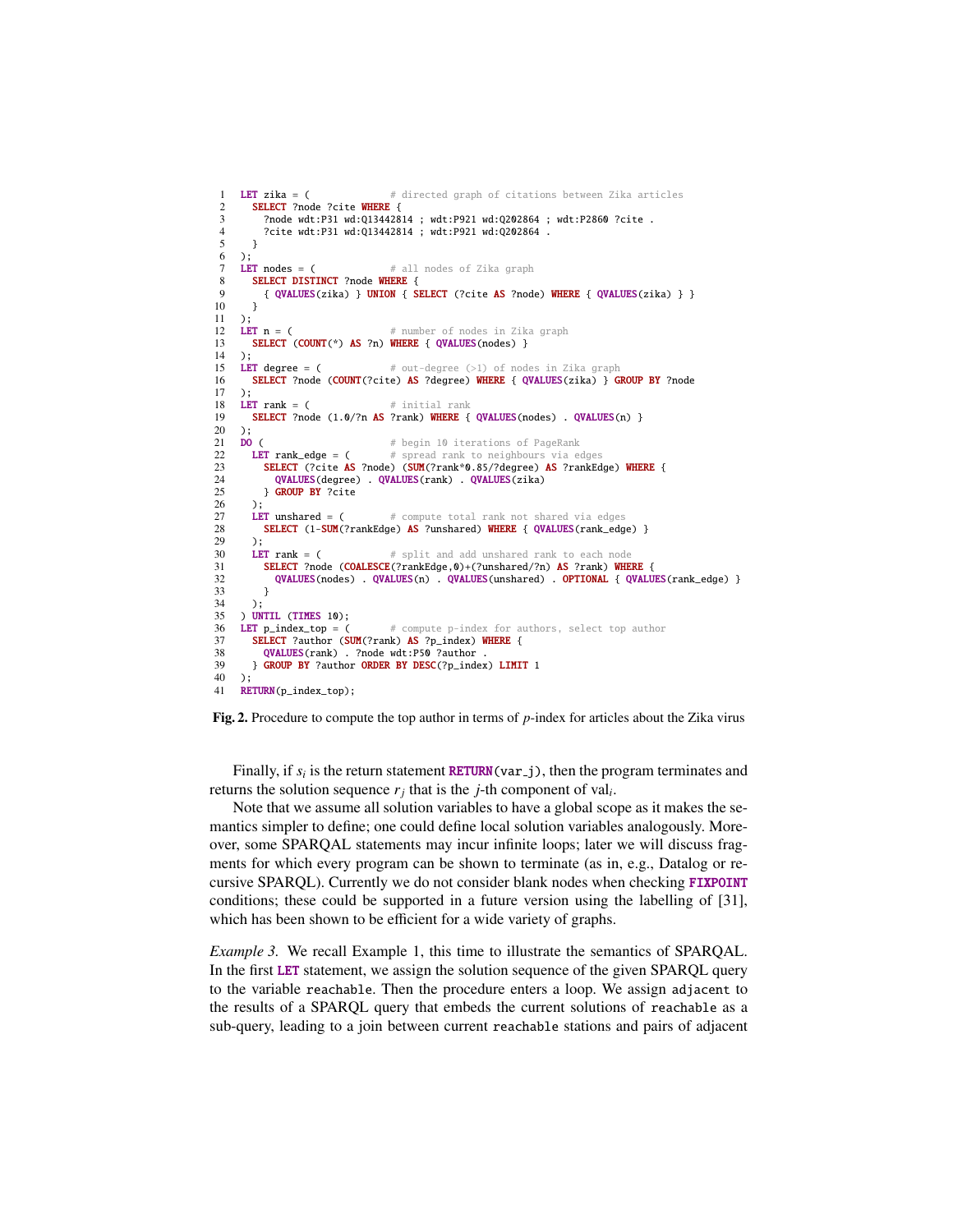stations not on Line C. We then update the reachable solutions, adding adjacent solutions; here we can use reachable in the LET and QVALUES of the same statement since it was assigned before (line 1). In each iteration the solutions for reachable will increase, discovering new stations adjacent to previous ones, until a fixpoint. Finally, the RETURN clause specifies the solutions to be given as a result of the procedure.  $\Box$ 

#### 3.3 Example with PageRank

<span id="page-7-0"></span>We now illustrate a procedure for a more complex queralytic.

*Example 4.* Suppose we have the citation network of articles on a topic of interest and, we want to apply a centrality algorithm in order to know which articles of the network are the most important. Thereafter we wish to use these scores to find the most prominent authors in the area. We can express this task using SPARQAL. In this case we will consider the citation network of all the articles about the Zika virus on Wikidata, where we then encode and apply the PageRank algorithm over the citation network, using the resulting article scores to compute *p*-indexes for the respective authors. We show a procedure in our language for solving this task in Figure [2.](#page-6-0)

In this procedure we start by defining a variable that contains a solution sequence with pairs (?node, ?cite) such that both ?node and ?cite are instances of (P31) scientific articles (Q13442814) about (P921) the Zika virus (Q202864) and ?node cites (P2860) ?cite. The solutions for this query are assigned to zika. We can think of this variable as the representation of a directed subgraph extracted from Wikidata. We also define the variables nodes with all nodes in the subgraph, n with the number of nodes, and degree with the out-degree of all nodes in the graph (with some out-edge).

After extracting the graph and preparing some data structures for it, we then start the process of computing PageRank. First we assign the variable rank with initial ranks for all nodes of  $\frac{1}{n}$ . We then start a loop where we will execute 10 iterations of PageRank. In each iteration we will first compute and assign to rank edge the PageRank that each node shares with its neighbours; here we assume a damping factor  $d = 0.85$  as typical for PageRank [\[32\]](#page-16-14), denoting the ratio of rank that a node shares with its neighbours. Next we compute and assign to unshared the total rank not shared with neighbours in the previous step (this arises from nodes with no out-edges and the 1−*d* factor not used previously for other nodes). We conclude the iteration by allocating the unshared rank to each node equally, updating the results for rank. The loop is applied 10 times.

Subsequently, we join the PageRank scores for articles with their authors, and use aggregation to sum the scores for each author, applying ordering and a limit to select the top author according to that sum, assigning the solution to p\_index\_top. Finally, the procedure returns the solution for  $p$ -index-top denoting the top author.  $\Box$ 

#### <span id="page-7-1"></span>3.4 Graph Updates

Although there is a straightforward way to implement our language on top of any engine using the VALUES clause, this can generate long query strings that current engines struggle to process. Hence we define a recursive algebra for graphs that can also express queralytics. As a motivating example, consider the declaration of variables zika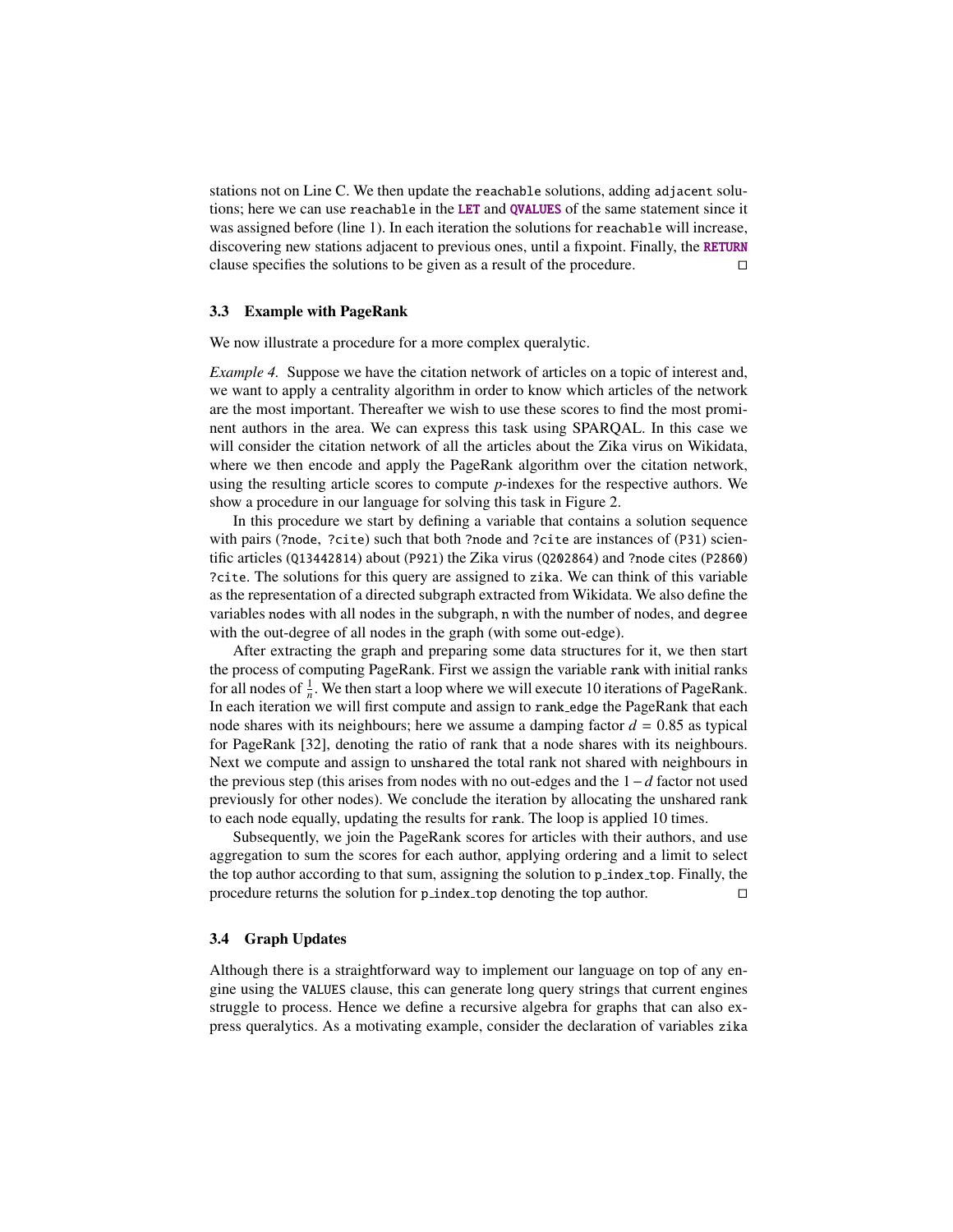and degree, in lines 1 and 15 respectively of Figure [2.](#page-6-0) These statements initialise these variables, but we can view them as queries constructing two graphs. More precisely, we use the graph ex:zika to store the result of the query:

1 CONSTRUCT { ?node ex:zikacites ?cite } WHERE {

2 ?node wdt:P31 wd:Q13442814; wdt:P921 wd:Q202864; wdt:P2860 ?cite . 3 ?cite wdt:P31 wd:Q13442814; wdt:P921 wd:Q202864 }

Thus, instead of storing pairs of values for <node> <cite> in a SPARQAL solution variable zika, we store them as triples of the form <node> ex:zikacites <cite> in a graph named  $ex:zika$ . Using this graph we can now store the result of degree in graph ex:degree by means of the following query:

1 **CONSTRUCT** { ?node ex:zikadegree ?degree } WHERE {<br>2 **SELECT** ?node (COUNT(?cite) AS ?degree) WHERE { 2 SELECT ?node (COUNT(?cite) AS ?degree) WHERE {<br>3 GRAPH ex:zika {?node ?p ? cite} } 3 GRAPH ex:zika {?node ?p ? cite} }<br>4 GROUP BY ?node } GROUP BY ?node }

We remark that a general solution would involve reifying any SPARQAL variable using more than two SPARQL variables, possible generating new nodes.

*Algebra of updates.* Let  $G = \{(n_1, G_1), \ldots, (n_k, G_k)\}$  be a set of named graphs with IRIs  $\{n_1, \ldots, n_k\}$  and RDF graphs  $\{G_1, \ldots, G_k\}$  such that  $n_i = n_j$  if and only if  $i = j$ . Let *Q* be a conservant *Given* an IRI *n*, we use  $n \leftarrow Q$  to express the action of storing be a CONSTRUCT query. Given an IRI *n*, we use  $n \leftarrow Q$  to express the action of storing the result *G* of  $Q(G)$  as the named graph  $(n, G)$  in  $G$ , overwriting the graph previously named *n* if necessary. Our algebra of updates consists of (1) update expressions of the form  $n \leftarrow Q$ , for *n* an IRI and Q a CONSTRUCT query that may reference any of the existing graphs in  $G_1$ , (2) loop expressions of the form DO A UNTIL (condition) where A is a sequence of expressions and (condition) is again one of TIMES t; FIXPOINT n, where n is a graph name in  $G$ ; or AQ, an ASK query that may reference graphs in  $G$ .

With respect to the semantics of this algebra, starting with the initial set  $G$ , an expression modifies graphs in G as follows. An assignment expression  $n \leftarrow Q$  removes the graph  $(n, G)$  from  $G$  (if it exists), and adds  $(n, O(G))$ , where  $O(G)$  denotes the evaluation of  $Q$  over  $G$ . A loop expression **DO** A UNTIL (condition) applies iteration, evaluating the sequence A: *t* times if condition is **TIMES** t, or until the named graph  $(n, G) \in \mathcal{G}$ did not change at the end of two subsequent iterations if condition is FIXPOINT n, or until the evaluation of query AQ over  $G$  returns true if condition is AQ.

Given an expression *A* dealing with graphs in  $G$ , we use  $A(G)$  to denote the result of evaluating *A* over G. Looking at our motivating example, one sees that transforming our procedural language into the graph algebra is not difficult, and neither is transforming graph algebra expressions into our procedural language. The following proposition, proven in an extended version of this paper available online [\[33\]](#page-16-15), summarises the claim that both languages have the same expressive power.

Proposition 1. *Let P be a SPARQAL procedure, with v the solution variable returned by P. Then one can construct an expression A in the algebra of updates mentioning a set* G *of graphs, and a* SELECT *query Q, such that evaluating Q over A*(G) *yields the same solutions as those stored by v after evaluating P over* G*. Likewise, for an algebra*  $expression A mentioning graphs G, and any named graph  $(n, G) \in G$ , one can construct$ *a SPARQAL procedure P returning a solution variable v over* G*, and a* CONSTRUCT *query Q, such that evaluating Q over the solutions stored by v yields the graph G.*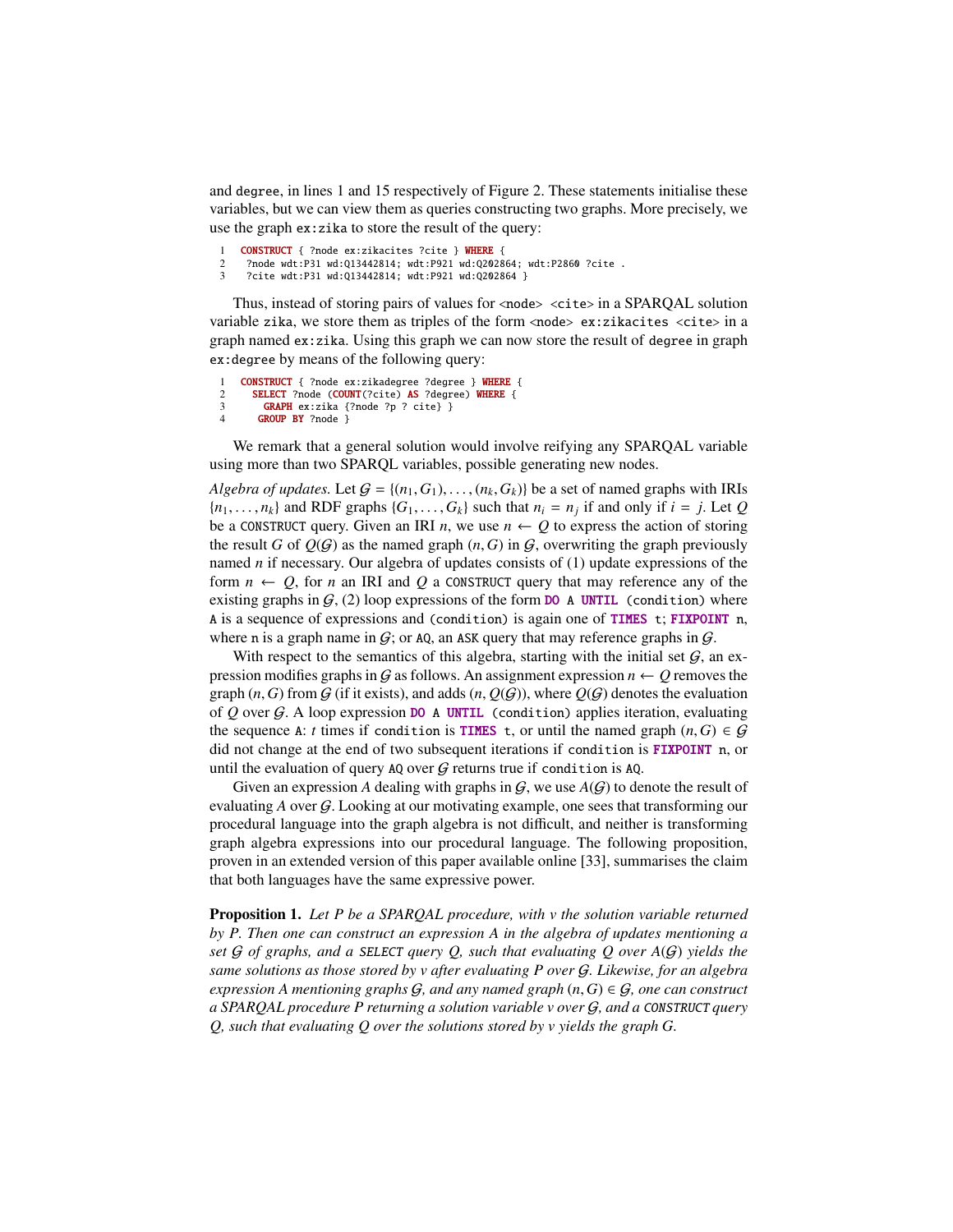Thus, we now have two strategies for implementing SPARQAL procedures: we can implement them directly by translating QVALUES clauses as VALUES statements while running the procedures, or we can compile the procedure into an expression in our algebra of updates and implement this directly. We will analyse these two possibilities in Section [5.2,](#page-13-0) but first we study the expressive power of these formalisms.

# <span id="page-9-0"></span>4 Expressive Power

In this section we review the expressive power of procedures in SPARQAL. Our results come in two flavours: first we focus on what the language can do, showing Turingcompleteness and complexity results, and then we turn to the comparison between our language and other related query languages extended with recursion.

#### 4.1 Turing-completeness

Although do–until loops may appear to be just a mild extension to a query language, our first result states that this is actually enough to achieve Turing-completeness. Formally, we say that a query language  $\mathcal L$  is Turing-complete if for every Turing machine *M* over an alphabet  $\Sigma$  one can construct a query  $\mathcal Q$  in  $\mathcal L$  and define a computable function  $f$  that takes a word in  $\Sigma^*$  and produces an RDF graph, and such that a word  $w \in \Sigma^*$  is accepted<br>by *M* if and only if the evaluation of *O* over the graph  $f(w)$  produces a non-empty result by *M* if and only if the evaluation of *Q* over the graph *f*(*w*) produces a non-empty result. Along these lines, we prove the following result:

#### Theorem 1. *SPARQAL is Turing-complete*

The proof of this theorem (presented in the extended version of this paper [\[33\]](#page-16-15)) relies on the combination of do–until loops and the ability to create new values in the base SPARQL language through BIND statements and algebraic functions [\[5\]](#page-15-4). Of course, for the proof one must assume that there is no limit on the memory used by the evaluation algorithm; however, the proof reveals a linear correspondence between the memory used by the query and the number of cells visited by the machine *M*.

Traditional theoretical results have tended to study languages assuming that the creation of new values is not possible, or, if possible, that there is a bound on the number of values that are created. But this is not the case with SPARQAL procedures; for starters, we can iterate and sum to create arbitrarily big numbers. However, for the purpose of comparing SPARQAL procedures against other traditional database languages, we ask, what would be its expressive power if one disallows the creation of new values? In fact, do–until loops have been studied previously in the literature, especially in the context of relational algebra (see e.g. [\[34\]](#page-16-16)). In our context, we ask what happens if we disallow the invention of new values in the procedure: more formally, we say that a procedure *P does not invent new values* if for every graph *G* and every variable var defined in *P*, all mappings in any solution sequence associated to var always binds variables to values already present in *G*. In this case, there is a limit on the maximum number of mappings in the solution sequence of any variable at any point in time during evaluation of the procedure, and this limit depends polynomially on the size of the graph. This implies that the evaluation of this procedure can be performed in PSPACE (in data complexity),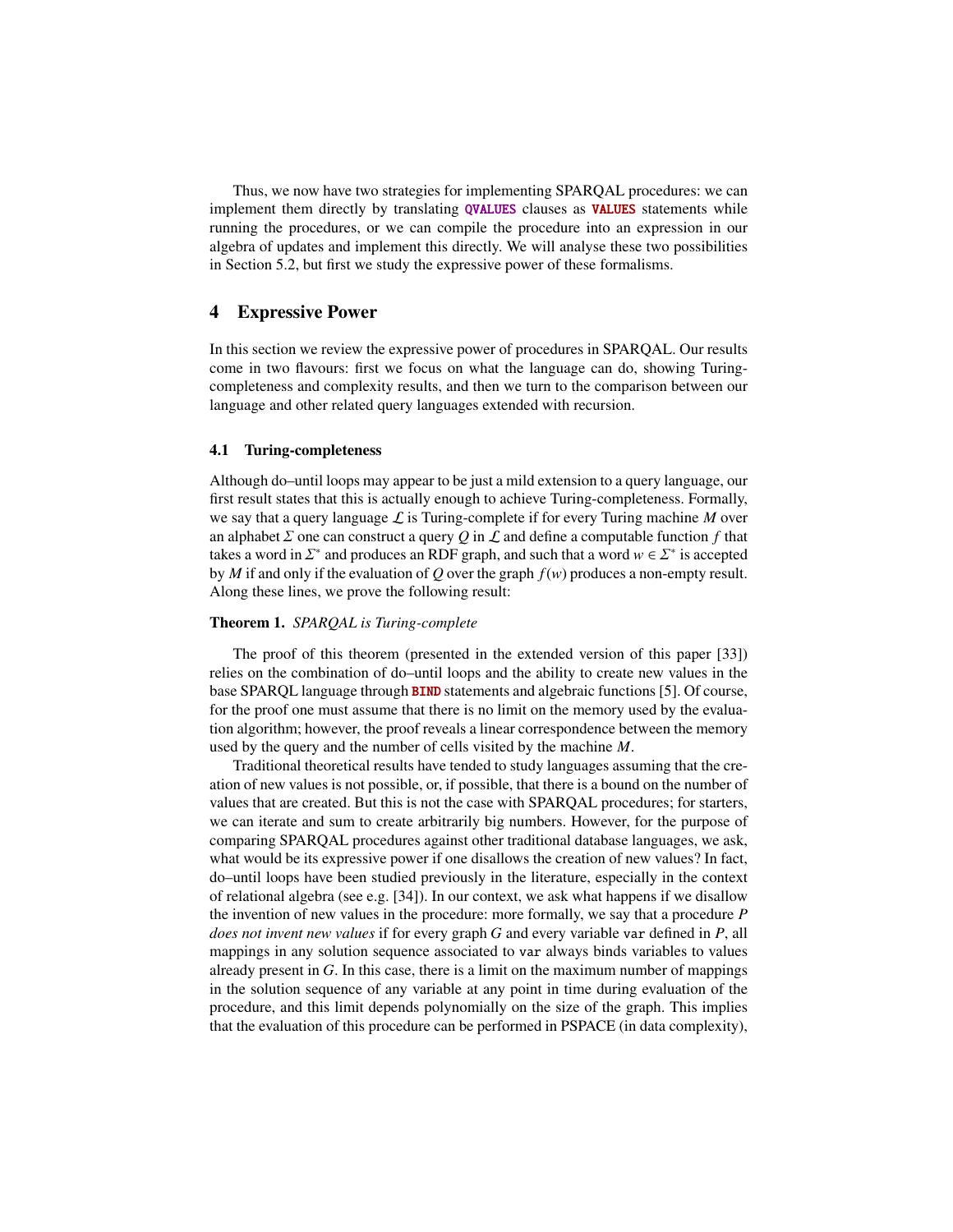and we can also show that this bound is tight. To formally state this result, let *P* be a SPARQAL procedure. The evaluation problem for *P* receives a graph as an input, and asks whether the evaluation of *P* over *G* is not empty.<sup>[7](#page-10-0)</sup> We can then state the following (the proposition is proven in the extended version of this paper [\[33\]](#page-16-15)):

<span id="page-10-1"></span>Proposition 2. *The evaluation problem for SPARQAL procedures that do not invent new values is PSPACE-complete.*

#### 4.2 Comparison with other recursive extensions to SPARQL

We base our comparison on the recursive extension proposed by Reutter et al. [\[9\]](#page-15-8), but these results apply to similar languages, such as the (with) recursive operator in SQL. The first observation is that these languages only define semantics for monotone queries. For example, recursive SPARQL uses CONSTRUCT queries of the form:

1 **WITH RECURSIVE G AS**  ${Q_{\text{CONSTRUCT}}}$ <br>2  $Q_{\text{CFI FCT}}$ 

2 *Q*SELECT

where *G* is an IRI used to denote a temporary graph,  $Q_{\text{CONSTRUCT}}$  is a CONSTRUCT SPARQL query and  $Q_{\text{SELECT}}$  is a SELECT SPARQL query. The idea of this form of recursion is that  $Q_{\text{CONSTRUCT}}$  defines a query meant to compute  $G$  in an iterative fashion (there may also be references to the graph *G* inside this same query). In other words, we can view  $Q_{\text{CONSTRUCT}}$  as an operator  $T_{O}(G)$  that – as a single step – takes as input an RDF graph and produces as output an RDF graph. The final output graph then corresponds to the least fixed point of the sequence  $T_Q(\emptyset)$ ,  $T_Q(T_Q(\emptyset))$ , ... Such a fixed point is only guaranteed when  $Q_{\text{CONSTRUCT}}$  is *monotone*: where  $G \subseteq G'$  implies that  $T_Q(G) \subseteq T_Q(G')$ . To guarantee monotonicity, Reutter et al. [\[9\]](#page-15-8) impose major syntactic restrictions on the operands available for the  $Q_{\text{CONSTRUCT}}$  query, forbidding, for example, the use of BIND, NOT EXISTS, MINUS, as well as OPTIONAL patterns that are not *well designed* [\[35\]](#page-16-17).

So how does our language compare with these recursive variants? The first observation is that all of these queries can actually be expressed as a SPARQAL procedure: a query in the form above can be straightforwardly simulated by the following procedure:

Here  $P'_{\text{CONSTRUCT}}$  is the graph pattern of the WHERE clause of  $Q_{\text{CONSTRUCT}}$  from the recursive SPARQL query, but where we retrieve triples from QVALUES(graph) instead of from the temporary graph *G*. Query  $Q'_{\text{SELECT}}$  corresponds to  $Q_{\text{SELECT}}$  from the recursive SPARQL query, but where again we use QVALUES(graph) instead of *G*.

In the other direction, can recursive SPARQL simulate SPARQAL procedures? This depends on what sorts of queries we allow in  $Q_{\text{CONSTRUCT}}$ . If we take the language as originally defined by Reutter et al., so that queries  $Q_{\text{CONSTRUCT}}$  must be monotone, then we know that the evaluation for recursive SPARQL queries is in PTIME [\[9\]](#page-15-8). Together with Proposition [2,](#page-10-1) this means that recursive SPARQL cannot simulate SPARQAL procedures unless PTIME = PSPACE, which is widely assumed to be false. A similar result

<sup>1</sup> DO ( LET graph = ( **SELECT** ?s ?p ?o WHERE  $P'_{\text{CONSTRUCT}}$  ) ) UNTIL ( FIXPOINT (graph) );

<sup>2</sup> LET result =  $Q'_{\text{SELECT}}$ ; 3 RETURN result;

<span id="page-10-0"></span><sup>7</sup> This corresponds to boolean evaluation. This is without loss of generality because the problem where one considers a tuple of values as an input can be simulated by means of filters.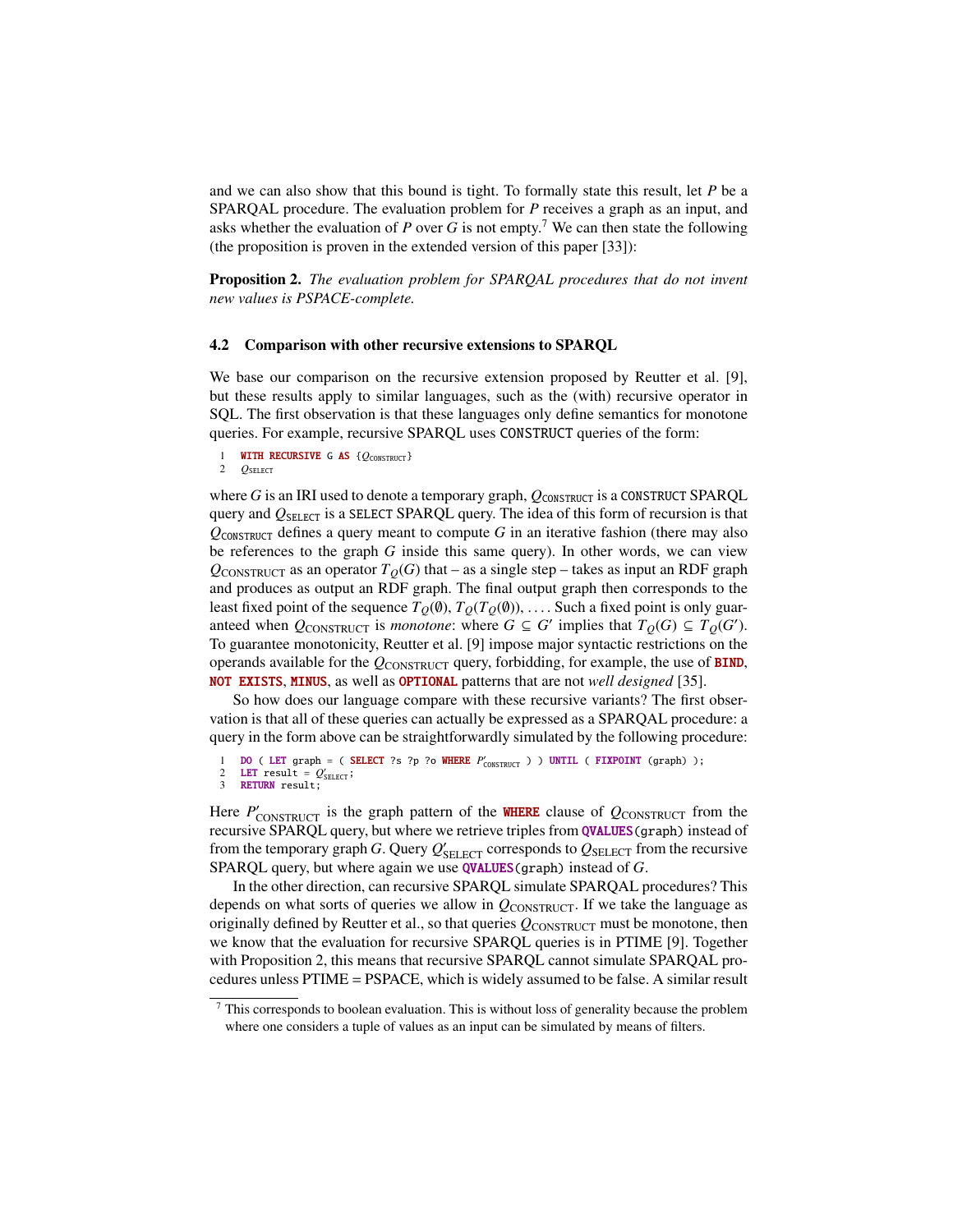was shown for similar extensions to relational algebra: relational algebra equipped with fixed point cannot simulate do–until queries unless PTIME = PSPACE [\[34\]](#page-16-16)

Conversely, the semantics for recursive SPARQL is not defined when one allows to use operands such as BIND clauses. The standard solution for this case is to assign a partial fixed point semantics, which means that a query of the form above would retrieve a graph *G* which is the fixed point of the sequence  $T<sub>O</sub>(0)$ ,  $T<sub>O</sub>(T<sub>O</sub>(0))$ , ..., if it exists, or an empty graph otherwise (when the operator runs into an infinite loop). In this context, and if we allow full SPARQL 1.1 in  $Q_{\text{CONSTRUCT}}$ , one can show that both languages coincide, because recursive SPARQL becomes Turing-complete as well.

#### 4.3 Comparison with the Datalog framework

Our algebra of graph updates also gives us a way of comparing with Datalog variants for analytics tasks that have been proposed in the literature (for this discussion we assume familiarity with the Datalog language). Indeed, consider a set of named graphs  $G = \{(n_1, G_1), \ldots, (n_k, G_k)\}\$ , a sequence A of graph updates of the form  $n \leftarrow Q$ , for *n* one of  $n_1, \ldots, n_k$  and Q a construct query over G. If we assume that each Q is monotone, then an algebra expression  $DO$  A UNTIL FIXPOINT  $n_i$  can be understood as a Datalog program over *k* ternary predicates  $T_1, \ldots, T_k$ , each interpreted as the triples in graphs  $n_1, \ldots, n_k$ , given by the rules  $\leftarrow T_1, \ldots, \leftarrow T_k$  and a rule  $T_j \leftarrow Q$  for each update  $n_j \leftarrow Q$ in *A*. We evaluate this program until the data for predicate  $T_i$  does not change.

Thus, for example, if we restrict queries in SPARQL so that they match the expressive power of the SociaLite language by Seo et al. [\[12\]](#page-15-11), then we end up precisely with SociaLite. What SPARQAL adds on top of these Datalog variants is (1) native support for SPARQL, since the right-hand side of rules are actually stated in SPARQL, and  $(2)$  not having to depend on particular fixed point semantics<sup>[8](#page-11-0)</sup>. As we remarked when comparing to recursive SPARQL, this does come with an increase in expressive power.

# 5 Experiments

In this section we present our prototypical implementation of a queralytics engine based on the SPARQAL language, along with experiments over different datasets to ascertain its performance and limitations. The goals of this prototype are to demonstrate that the language can be used, in practice, to express in-database analytics, and to ascertain the performance achievable when operating over an off-the-shelf SPARQL query engine. The target use-case for our prototype is – per the scenarios outlined in Examples [1](#page-1-0) and [4](#page-7-0) – to run queralytics (near-)interactively on small-to-medium graphs projected from a larger graph using a query. Along these lines, the prototype was developed on top of the Apache Jena Framework, version 3.10 (for our second set of tests we also provide a version of the prototype mounted on top of Virtuoso). The implementation provides the following core functionalities: (1) it parses a SPARQAL procedure into a sequence of statements, which are evaluated according to their semantics by: (2a) maintaining a map of solution variables to solution sequences; (2b) replacing variables used

<span id="page-11-0"></span><sup>&</sup>lt;sup>8</sup> Here we are not interested in languages with decidable containment, in part because we are not addressing how to do reasoning within SPARQAL, but this is a fertile area for future work.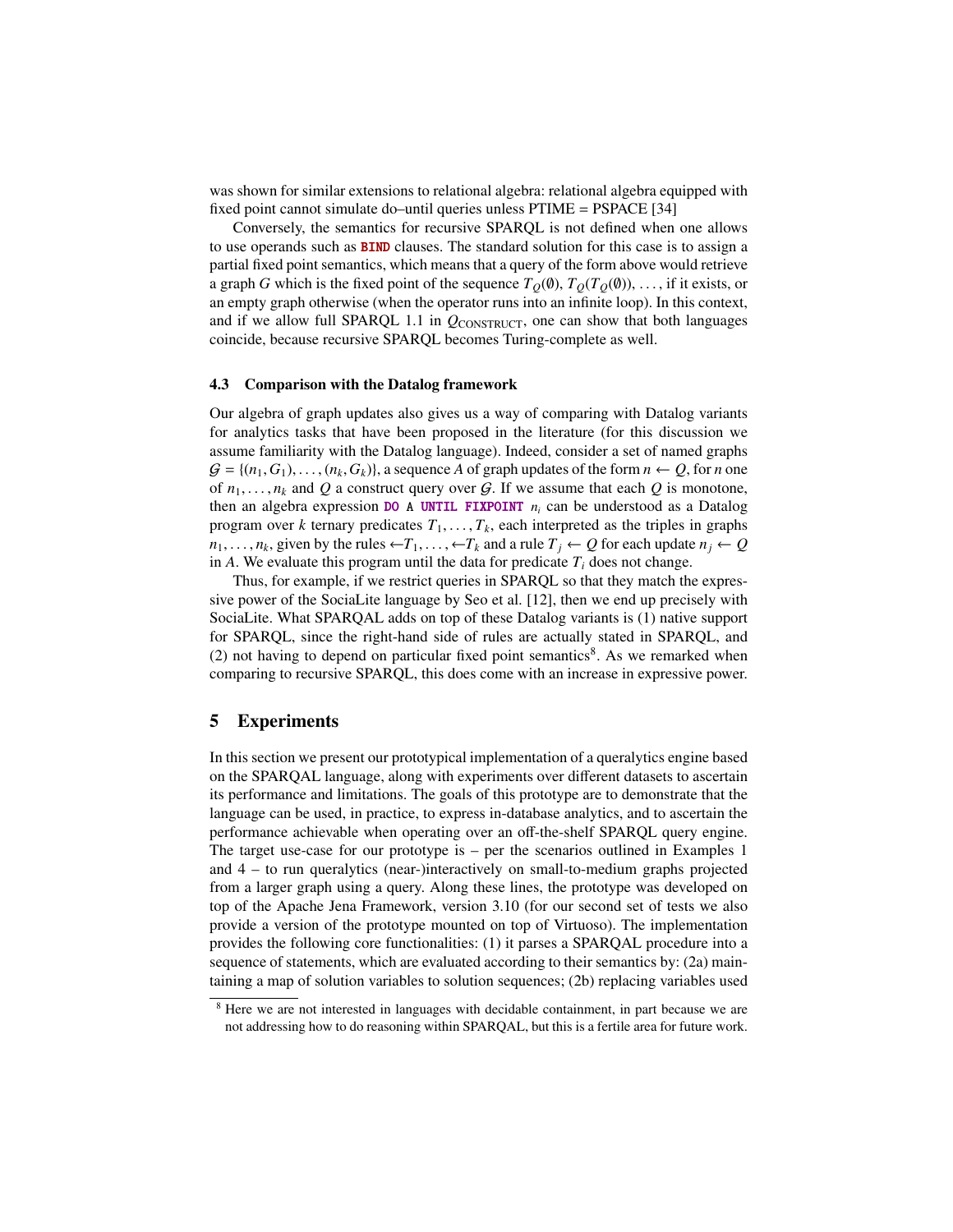<span id="page-12-3"></span>Table 1. Number of nodes and edges in graphs considered

|                       | 01        | $\Omega$        | О3         | О4         | O5             | O6         |
|-----------------------|-----------|-----------------|------------|------------|----------------|------------|
| <b>Nodes</b><br>Edges | 93<br>172 | 3.057<br>38,738 | 480<br>766 | 266<br>211 | 7.194<br>8.719 | 627<br>996 |
|                       |           |                 |            |            |                |            |

within a **QVALUES** clause with a **VALUES** string with the respective solution sequence; (2c) evaluating SPARQL queries, and (2d) in order to handle FIXPOINT conditions, keeping the previous solution sequence of the respective variable in-memory to track changes. We also provide an initial prototype for the algebraic strategy defined in Section [3.4;](#page-7-1) this prototype creates the new graphs using CONSTRUCT statements, and deletes/adds new graphs using the native functionalities provided by SPARQL systems.

Experiments were tested on a MacBook Pro with a 3.1 GHz Intel I5 processor and 16 GB of RAM. For our motivating scenarios, Example [1](#page-1-0) took just 1.3 seconds to return 16 stations from which Palermo can be reached without using Line C, and Example [4](#page-7-0) – running 10 iterations of PageRank on a graph of 38,738 edges (citations) and 3,057 nodes (articles) – took 53.1 seconds to find the top author (from 2,214 authors) by *p*-index in the citation network, which we consider to be reasonable, but improvable.<sup>[9](#page-12-0)</sup>

To further test our implementation, we design a benchmark based on Wikidata for running analytical tasks on sub-graphs extracted through queries. Finally, we stress-test our prototype for a graph analytics benchmark at a larger scale. In particular, we show that the algebraic approach may be better suited for handling large datasets.<sup>[10](#page-12-1)</sup>

#### 5.1 Wikidata: Queralytics Benchmark

To the best of our knowledge, there is no existing benchmark for queralytics along the lines discussed in this paper. This led us to design a novel benchmark for queralytics over the Wikidata knowledge graph. We took the "truthy" RDF dump of Wikidata as our benchmark graph [\[36\]](#page-16-18). Designing the queralytic tasks required collecting and combining two elements: queries that return results corresponding to graphs, and graph algorithms to apply analytics on these graphs. In terms of the queries returning graphs, we revised the list of use-case queries for the Wikidata Query Service<sup>[11](#page-12-2)</sup>. From this list, we identified the following six queries returning graphs:

- Q1 A graph of adjacent metro stations in Buenos Aires
- Q2 A graph of citations for articles about the Zika virus
- Q3 A graph of characters in the Marvel universe and the groups they belong to
- Q4 A graph of firearm cartridges and the cartridges they are based on
- Q5 A graph of horses and their lineage
- Q6 A graph of drug–disease interactions on infectious diseases

<span id="page-12-0"></span><sup>9</sup> For reference, the top such author is George Dick, with a *p*-index of 0.124.

<span id="page-12-1"></span><sup>10</sup> All sources and datasets are available at <https://adriansoto.cl/files/SPARQAL.zip>.

<span id="page-12-2"></span><sup>11</sup> [https://www.wikidata.org/wiki/Wikidata:SPARQL\\_query\\_service/queries/examples](https://www.wikidata.org/wiki/Wikidata:SPARQL_query_service/queries/examples)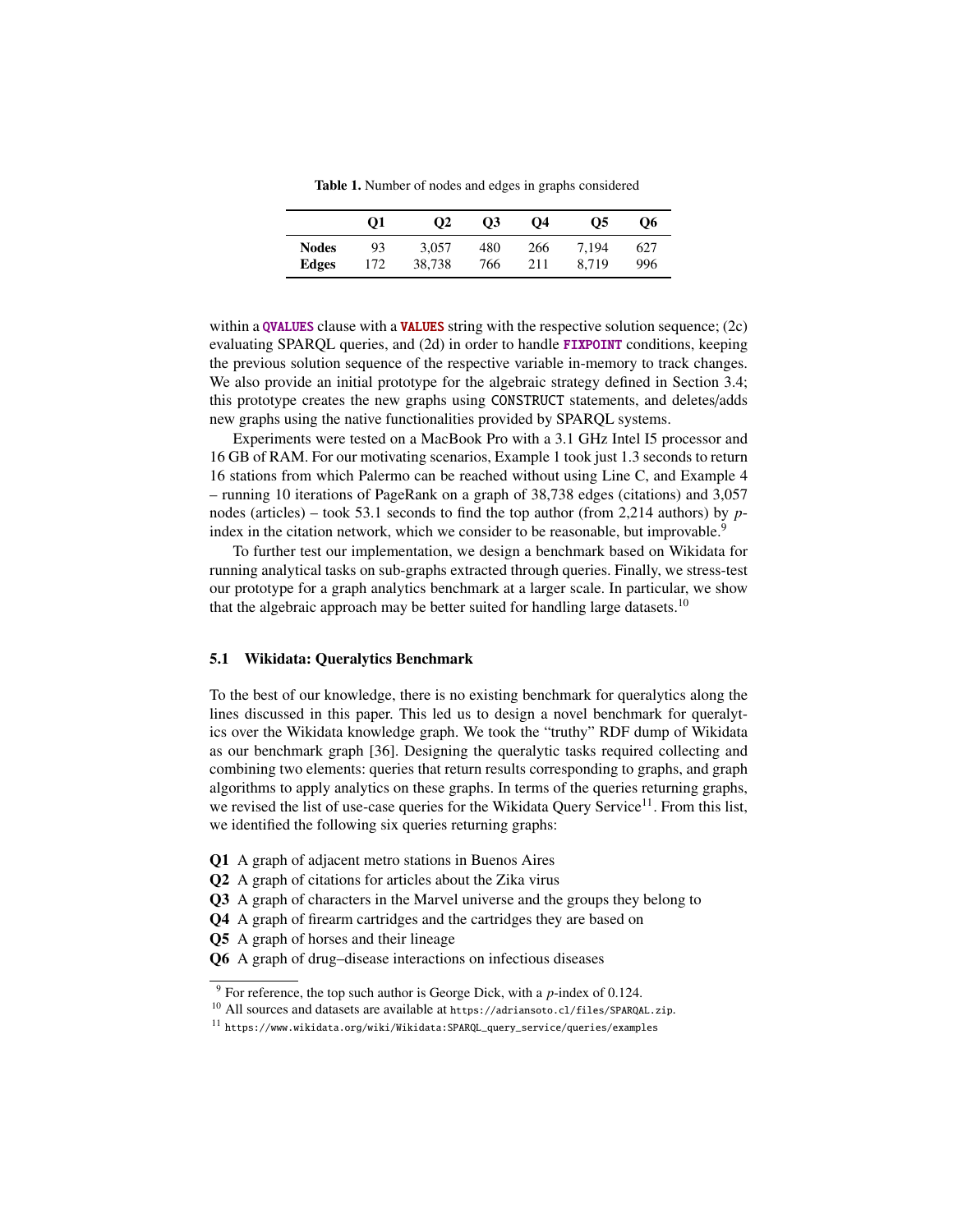

<span id="page-13-1"></span>Fig. 3. Results for Wikidata queralytic benchmark

These queries provide a mix of connected graphs, disconnected graphs, bipartite graphs, trees, DAGs, near-DAGs, and so forth. We provide the sizes of these graphs in Table [1.](#page-12-3)

Next we must define the analytics that we would like to apply on these graphs. For this, we adopted five of the six algorithms from the Graphalytics Benchmark [\[37\]](#page-16-19):

| <b>BFS</b> Breadth-First Search         | <b>PR</b> PageRank                     |
|-----------------------------------------|----------------------------------------|
| <b>LCC</b> Local Clustering Coefficient | <b>WCC</b> Weakly Connected Components |
| <b>SSSP</b> Single-Source Shortest Path |                                        |

We do not include the *Community Detection through Label Propagation* CDLP as it assumes data with initial labels. We implement these five algorithms as procedures in the SPARQAL language, prefixing each with the six different Wikidata graph queries, stored as solution variables. The result is a benchmark of  $6 \times 5 = 30$  queralytic tasks.

In Figure [3,](#page-13-1) we show the results for these 30 tasks using our in-memory implementation. First we remark that the Weakly Connected Components (WCC) algorithm timed-out in the case of the Zika graph after 10 minutes. While the cheapest algorithm in general was BFS, the most expensive was WCC. Although some of these tasks took over a minute in the case of graphs with thousands or tens of thousands of nodes (Zika/Q1 and Horses/Q5), those with fewer than a thousand nodes/edges ran in under a second, and thus would be compatible with interactive use.

#### <span id="page-13-0"></span>5.2 Graphalytics: Stress Test

The scale of the previous graphs is quite low and uses (mostly) the in-memory algorithm. Hence we use the Graphalytics Benchmark [\[37\]](#page-16-19) to perform stress tests for our prototype at larger scale with the goal of identifying the choke points of the current implementation. We adopt the cit-Patents dataset: a directed graph with 3,774,768 vertices and 16,518,947 edges. We implement both alternatives for evaluating SPAR-QAL procedures: using VALUES and using Graph Updates. In order to try a different backend, we also implemented the Graph Updates alternative on top of Virtuoso.

The results of the Graphalytics benchmark are shown in Table [2.](#page-14-0) For the VALUES implementation, we identify two key choke points. An obvious choke-point is presented by the fact that solution sequences are stored in memory: this puts an upper-bound on scalability, leading to oom errors for complex queralytics on larger graphs (with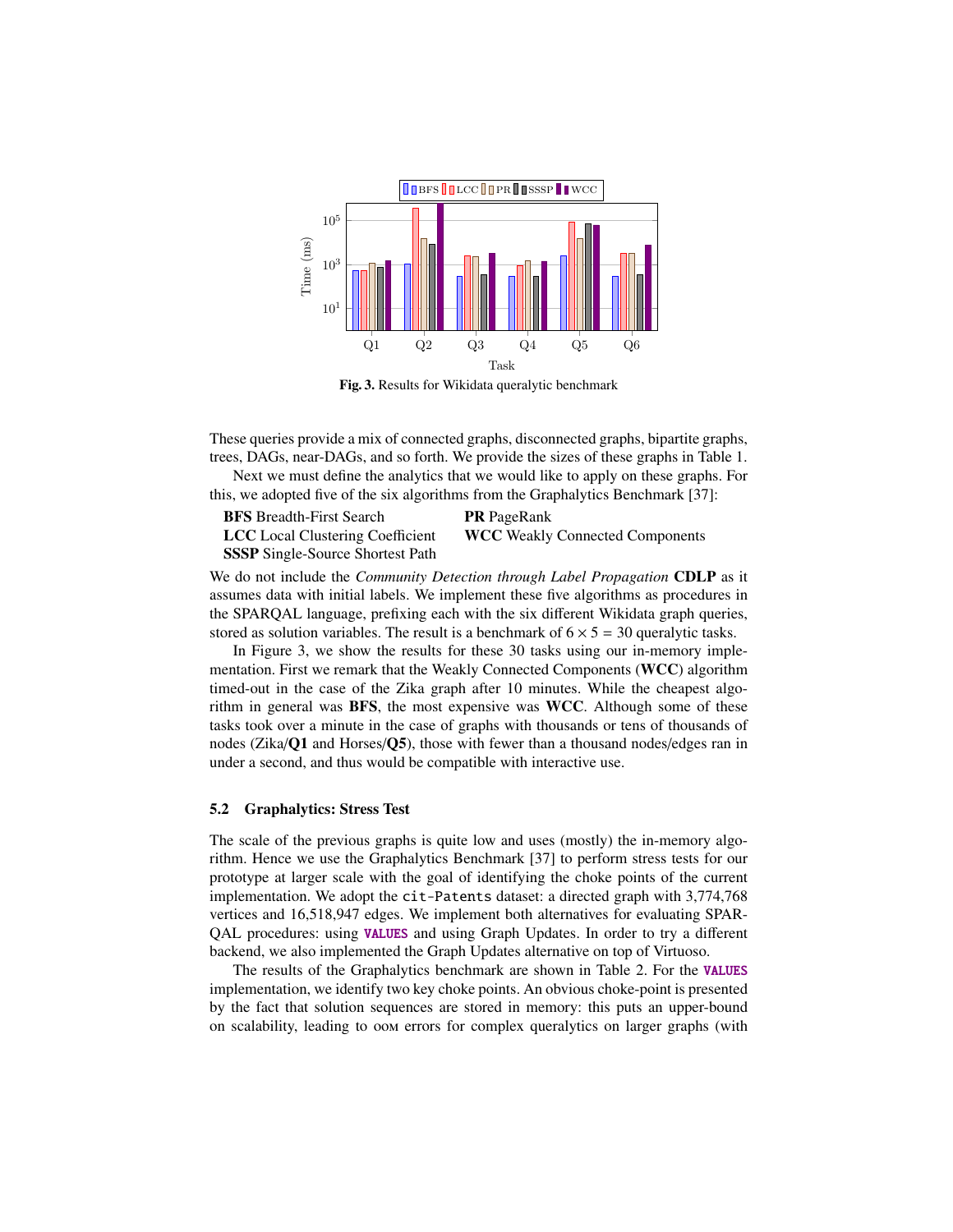Table 2. Execution time (min) for Graphalytics benchmark. Here oom is for out-of-memory error.

<span id="page-14-0"></span>

| <b>Algorithm</b>         | <b>BFS</b> | LCC            | PR  | <b>SSSP</b> | wcc |
|--------------------------|------------|----------------|-----|-------------|-----|
| SPAROAL/Jena-Values      |            | 00M            | 250 | 300         | OOM |
| SPARQAL/Jena-Updates     |            | 26             | 112 | 127         | 13  |
| SPARQAL/Virtuoso-Updates |            | <b>TIMEOUT</b> | 244 |             | 310 |

millions of nodes and tens of millions of edges). The other choke-point is the handling of QVALUES clauses using a VALUES clause with large solution sequences, yielding queries that are inefficient for Apache Jena. We view a number of possibilities for addressing these choke points in future work. Keeping with the in-database analytics scenario, the first choke point could be alleviated with compression and indexing techniques, while both choke points could be addressed by batch-at-a-time processing of QVALUES clauses.

The performance issues of the VALUES implementation are alleviated, to some extent, when we switch to the implementation based on graph updates. Intermediate graphs are stored in memory, but their sizes tend to be smaller than the size of solution sequences, as one avoids replication. Here, the main choke-point is the fact that constructed graphs are not currently indexed, and thus queries over them run slower. When comparing the Jena/Updates implementation against the one using Virtuoso, we see several differences. Both implementations handle BFS much better. We speculate that Virtuoso is better at SSSP because it is more efficient when dealing with strings representing paths. On the other hand, all of LCC, WCC and PR require large update operations on temporary graphs, something that transactional databases like Virtuoso are not designed for.

Looking to the future, we speculate that implementing lightweight indexes in constructed graphs would provide even faster times for our Updates implementation. Another in-database alternative would be using GPU-acceleration for parallelising batches. In general, however, in order to process larger graphs, an in-database solution may not be feasible, but rather SPARQAL procedures would need to be translated to tasks that can run on graph processing or Datalog frameworks, as discussed in Section [2.](#page-2-1)

# 6 Conclusion

We believe that the combination of graph queries and analytics is a natural one, in the sense that tasks of interest to users often involve interleaving both paradigms. The SPARQAL language provides a way to express such tasks, and makes initial steps towards a system to support them. We see this language as being useful for combining querying and analytical tasks specifically in an RDF/SPARQL setting.

We hope that our proposal ignites discussion on different ways for enriching SPARQL with graph analytics, and the best architecture to support them (see [\[38\]](#page-16-20) for a related discussion). A key research challenge relates to the optimisation of SPARQAL procedures. We have investigated batch-at-a-time and also compilation into algebraiclike statements for evaluation within the database, but we still need support for indexing temporary graphs (perhaps as in [\[39\]](#page-16-21)), and looking at whether or not traditional database optimisation tasks are likewise suitable for optimising SPARQAL procedures.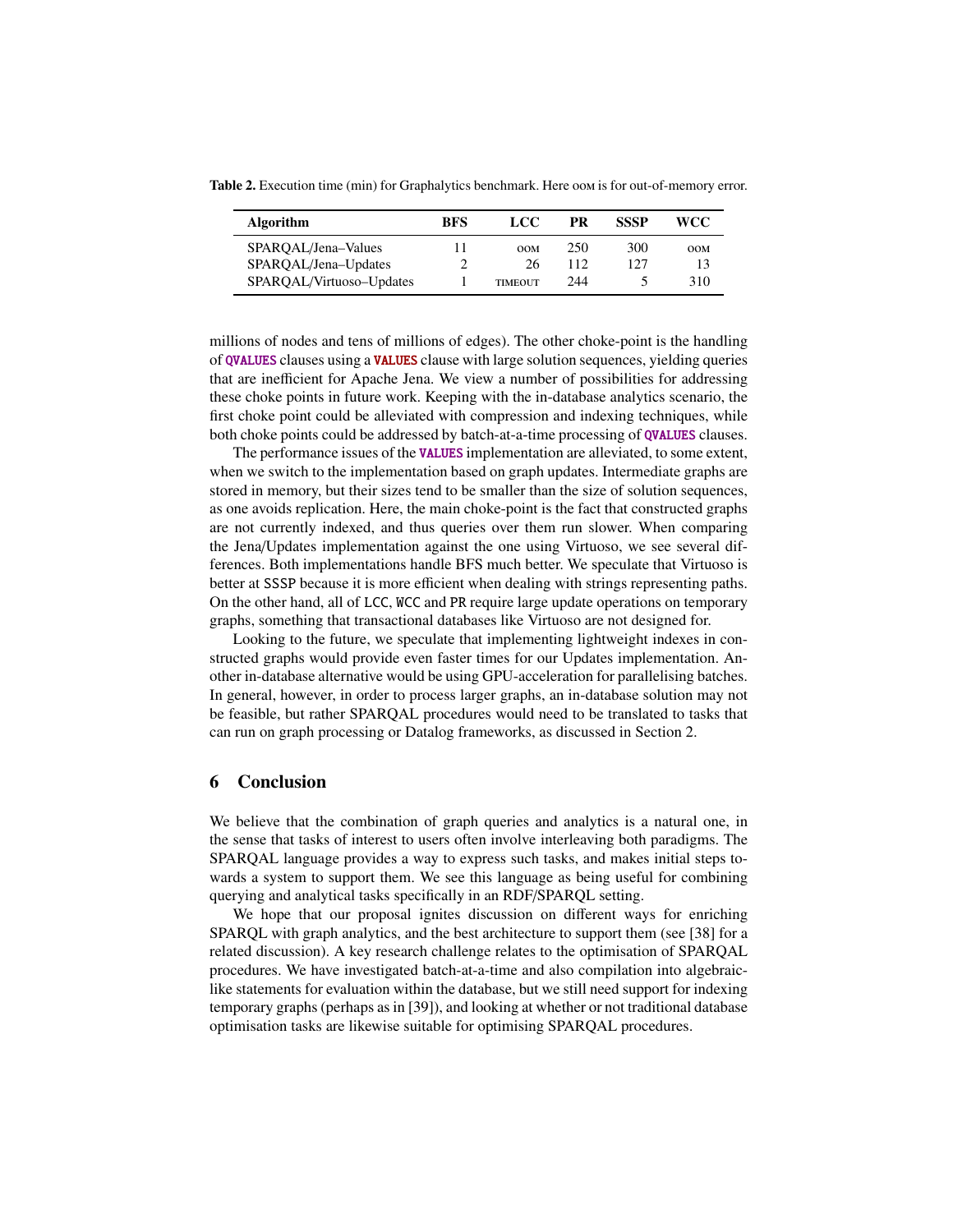*Acknowledgements* This work was supported by the Millennium Institute for Foundational Research on Data (IMFD) and by Fondecyt Grant No. 1181896.

# References

- <span id="page-15-0"></span>1. Hogan, A., Blomqvist, E., Cochez, M., d'Amato, C., de Melo, G., Gutierrez, C., Gayo, J.E.L., Kirrane, S., Neumaier, S., Polleres, A., Navigli, R., Ngomo, A.N., Rashid, S.M., Rula, A., Schmelzeisen, L., Sequeda, J.F., Staab, S., Zimmermann, A.: Knowledge Graphs. CoRR abs/2003.02320 (2020)
- <span id="page-15-1"></span>2. Bonatti, P.A., Decker, S., Polleres, A., Presutti, V.: Knowledge Graphs: New Directions for Knowledge Representation on the Semantic Web. Dagstuhl Reports 8(9) (2018) 29–111
- <span id="page-15-2"></span>3. Xin, R.S., Gonzalez, J.E., Franklin, M.J., Stoica, I.: GraphX: a resilient distributed graph system on Spark. In: International Workshop on Graph Data Management Experiences and Systems (GRADES), ACM Press (2013)
- <span id="page-15-3"></span>4. Rodriguez, M.A.: The Gremlin graph traversal machine and language. In: Symposium on Database Programming Languages (DBPL), ACM (2015) 1–10
- <span id="page-15-4"></span>5. Harris, S., Seaborne, A., Prud'hommeaux, E.: SPARQL 1.1 Query Language. W3C Recommendation (March 2013) <https://www.w3.org/TR/sparql11-query/>.
- <span id="page-15-5"></span>6. Francis, N., Green, A., Guagliardo, P., Libkin, L., Lindaaker, T., Marsault, V., Plantikow, S., Rydberg, M., Selmer, P., Taylor, A.: Cypher: An Evolving Query Language for Property Graphs. In: SIGMOD, ACM (2018) 1433–1445
- <span id="page-15-6"></span>7. Song, X., Chen, S., Zhang, X., Feng, Z.: A CONSTRUCT-Based Query for Weighted RDF Graph Analytics. In: ISWC Satellites. (2019) 25–28
- <span id="page-15-7"></span>8. Senanayake, U., Piraveenan, M., Zomaya, A.: The Pagerank-Index: Going beyond Citation Counts in Quantifying Scientific Impact of Researchers. PLOS ONE 10(8) (08 2015) 1–34
- <span id="page-15-8"></span>9. Reutter, J.L., Soto, A., Vrgoc, D.: Recursion in SPARQL. In: International Semantic Web Conference (ISWC), Springer (2015) 19–35
- <span id="page-15-9"></span>10. Corby, O., Faron-Zucker, C., Gandon, F.: LDScript: A Linked Data Script Language. In: International Semantic Web Conference (ISWC), Springer (2017) 208–224
- <span id="page-15-10"></span>11. Urzua, V., Gutierrez, C.: Linear Recursion in G-CORE. In: Alberto Mendelzon International ´ Workshop on Foundations of Data Management (AMW). Volume 2369., CEUR-WS.org (2019)
- <span id="page-15-11"></span>12. Seo, J., Guo, S., Lam, M.S.: SociaLite: Datalog extensions for efficient social network analysis. In: International Conference on Data Engineering (ICDE), IEEE (2013) 278–289
- <span id="page-15-12"></span>13. Vrandečić, D., Krötzsch, M.: Wikidata: a free collaborative knowledgebase. Commun. ACM 57(10) (2014) 78–85
- <span id="page-15-13"></span>14. DeLorimier, M., Kapre, N., Mehta, N., Rizzo, D., Eslick, I., Rubin, R., Uribe, T.E., Jr., T.F.K., DeHon, A.: GraphStep: A System Architecture for Sparse-Graph Algorithms. In: IEEE Symposium on Field-Programmable Custom Computing Machines (FCCM), IEEE Computer Society (2006) 143–151
- <span id="page-15-14"></span>15. Malewicz, G., Austern, M.H., Bik, A.J.C., Dehnert, J.C., Horn, I., Leiser, N., Czajkowski, G.: Pregel: a system for large-scale graph processing. In: SIGMOD, ACM Press (2010) 135–146
- <span id="page-15-15"></span>16. Krepska, E., Kielmann, T., Fokkink, W., Bal, H.E.: HipG: parallel processing of large-scale graphs. Operating Systems Review 45(2) (2011) 3–13
- <span id="page-15-16"></span>17. Gonzalez, J.E., Low, Y., Gu, H., Bickson, D., Guestrin, C.: PowerGraph: Distributed Graph-Parallel Computation on Natural Graphs. In: 10th USENIX Symposium on Operating Systems Design and Implementation, OSDI 2012, Hollywood, CA, USA, October 8-10, 2012, USENIX Association (2012) 17–30